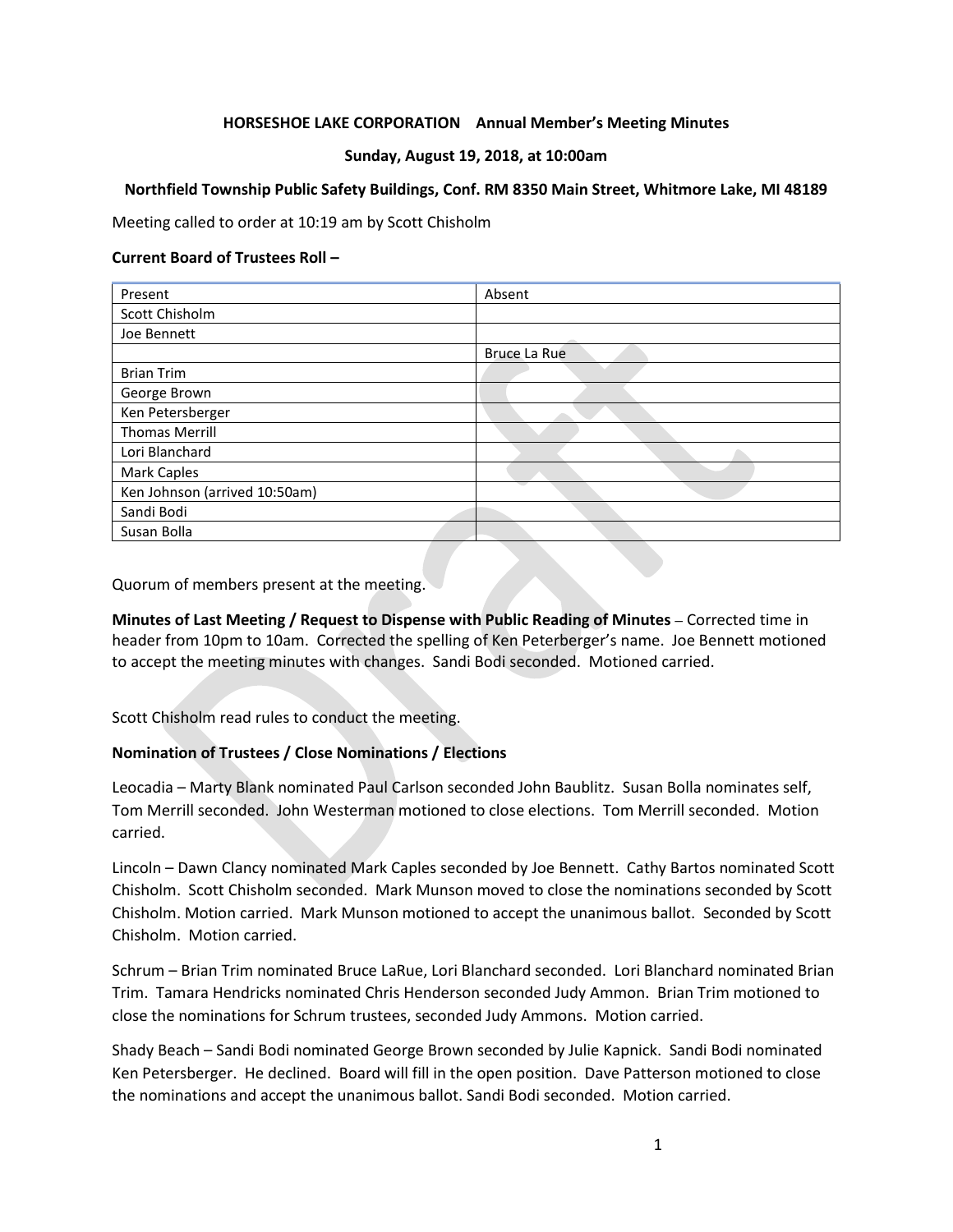Marty Blank motioned to rescind the presidents 4 points annual minute rules and allow open discussion on all issues, seconded by Scott Barth. 16 ayes, 13 nays. Motion carried.

## **Presidents Report:**

Presented hard copy of report. Discussion of Leocadia post installation. Discussion of the Schrum access points. Tom Merrill talked to the township and their response was that we need a permit to install posts along Lakeshore dr. Suggestion that boulders are used instead of posts. Barb Short (Schrum) motioned to end the discussion. Mark Munson seconded. Motioned carried.

### **Treasurer's Report – Joe Bennett**

Discussed changes made to the accounts. Physically separated the weed and road accounts from the general account. Scott Barth motioned to table the discussion of the 2020 budget, seconded by Tamara Hendricks. Joe Bennett reported the expenses year to date. Motion rescinded.

Request to put a full accounting of expenses year to date for 2019 on the website.

Delinquent dues report – Reported on the change to the dues collection policy. Ken Johnson requested that the road dues be added to township property taxes. Julie Kapnick motioned to work with the county to investigate adding our dues to the 2021 tax bill. Ken Johnson seconded. 2 abstained. Motion carried.

Proposed budget for 2020 – discussed changes from the previous years budget. Cautioned that all our roads are maintained on a volunteer basis. If we had to pay an outside company for roads, we would pay maybe \$300 per year for road dues. Discussion of proposal later in the agenda of an emergency fund of \$5,000, such as a natural disaster. Julie motioned to proceed with the approval of the expected expenses to exceed \$750. Seconded David Johns. Motion carried

# **Approval of Expenses Expected to Exceed \$750 per Budget**

Tom Merrill Motioned to accept the clerk's compensation of \$1500. Ken Johnson seconded. Motioned carried

Tom Merrill motioned to accept the Legal budget of \$1500. Mark Caples seconded. Motion carried

Tom Merrill motioned to accept the Lawn Care/Landscaping budget of \$4,000. Mark Caples seconded. Motion carried.

Tom Merrill motioned to accept the Insurance budget of \$2,000. Mark Caples seconded. Motion carried.

Tom Merrill motioned to accept the Tree cutting budget of \$4,500. Ken Johnson seconded. Motion carried.

Brian Trim motioned to accept the budget as presented. Mark Munson seconded. Discussion of the weed treatment cost and the emergency fund. Marty Blanks moved to eliminate the emergency fund item from discussion. Seconded by Scott Barth. Motion rescinded.

Marty Blanks motioned to define the emergency as a natural disaster approved by ¾ of the board, seconded by Scott Barth. Motioned carried.